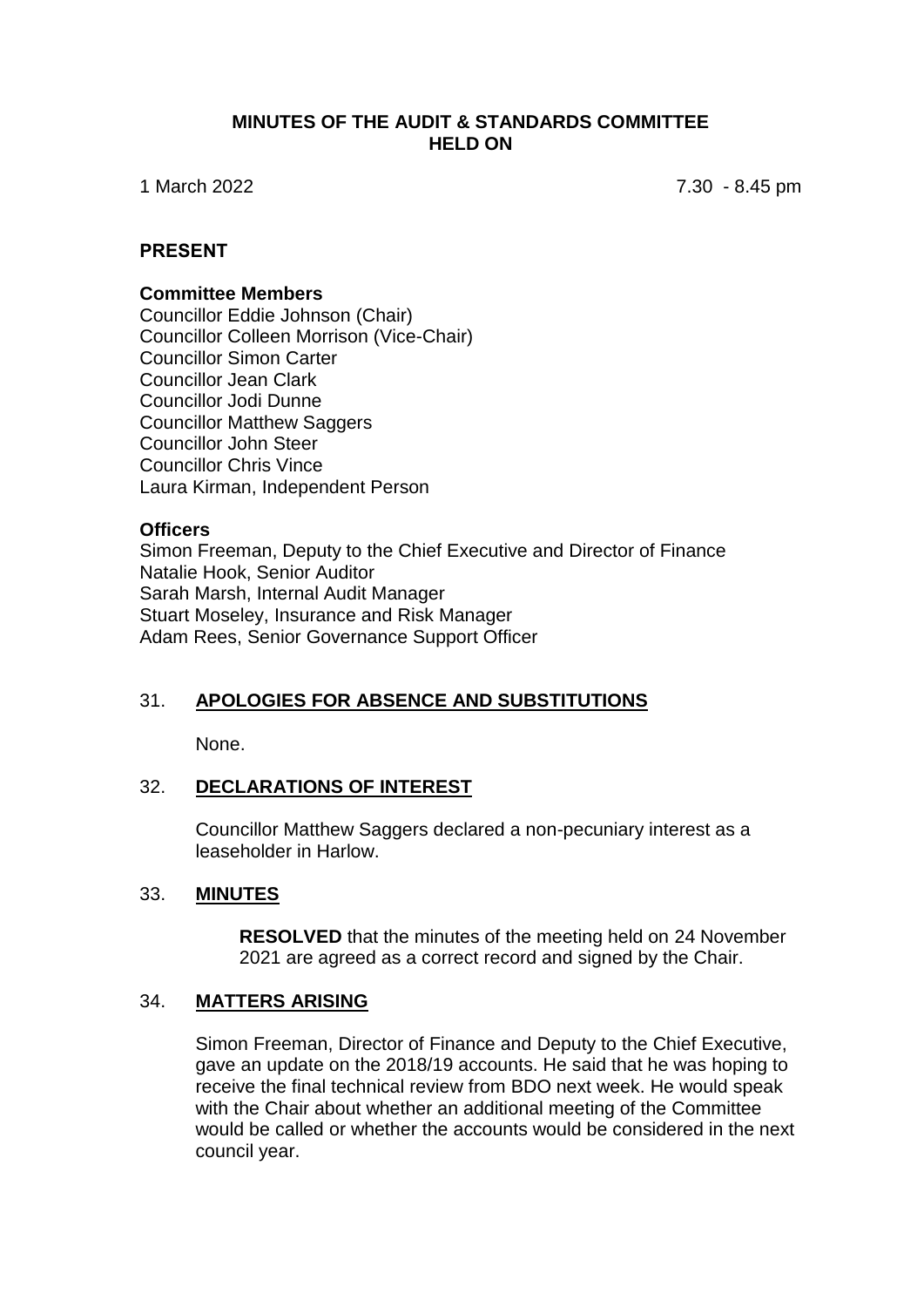# 35. **WRITTEN QUESTIONS AND PETITIONS**

None.

# 36. **NON CONTENTIOUS BUSINESS**

None.

## 37. **COMMITTEE WORK PLAN**

The Committee received its current work plan.

**RESOLVED** that the work plan is noted.

## 38. **PERIOD 11 INTERNAL AUDIT ACTIVITY REPORT 2021/22**

The Committee received the internal audit activity report.

**RESOLVED** that the Committee:

- **A** Reviewed the outcomes of the work of the Internal Audit service for the period December 2021 to March 2022.
- **B** Approved the carry forward of the following audits from the 2021/22 Internal Audit plan: treasury management, payroll and council housebuilding.

# 39. **INTERNAL AUDIT STRATEGY AND PLAN 2022/23**

The Committee received a report on the internal audit strategy and plan for 2022/23.

The Committee agreed to add a recommendation recommending that the IT Strategy is reviewed every two years.

## **RESOLVED** that:

- **A** The effectiveness and contribution of the Internal Audit Strategy and Plan within the Council's assurance framework be considered.
- **B** The Committee approved the Audit Strategy and Plan for 2022/23.
- **C** The Committee approved the change in individual report opinions for reports issued as part of the 2022/23 plan and onwards.
- **D** It be recommended that the IT Strategy is reviewed every two years.